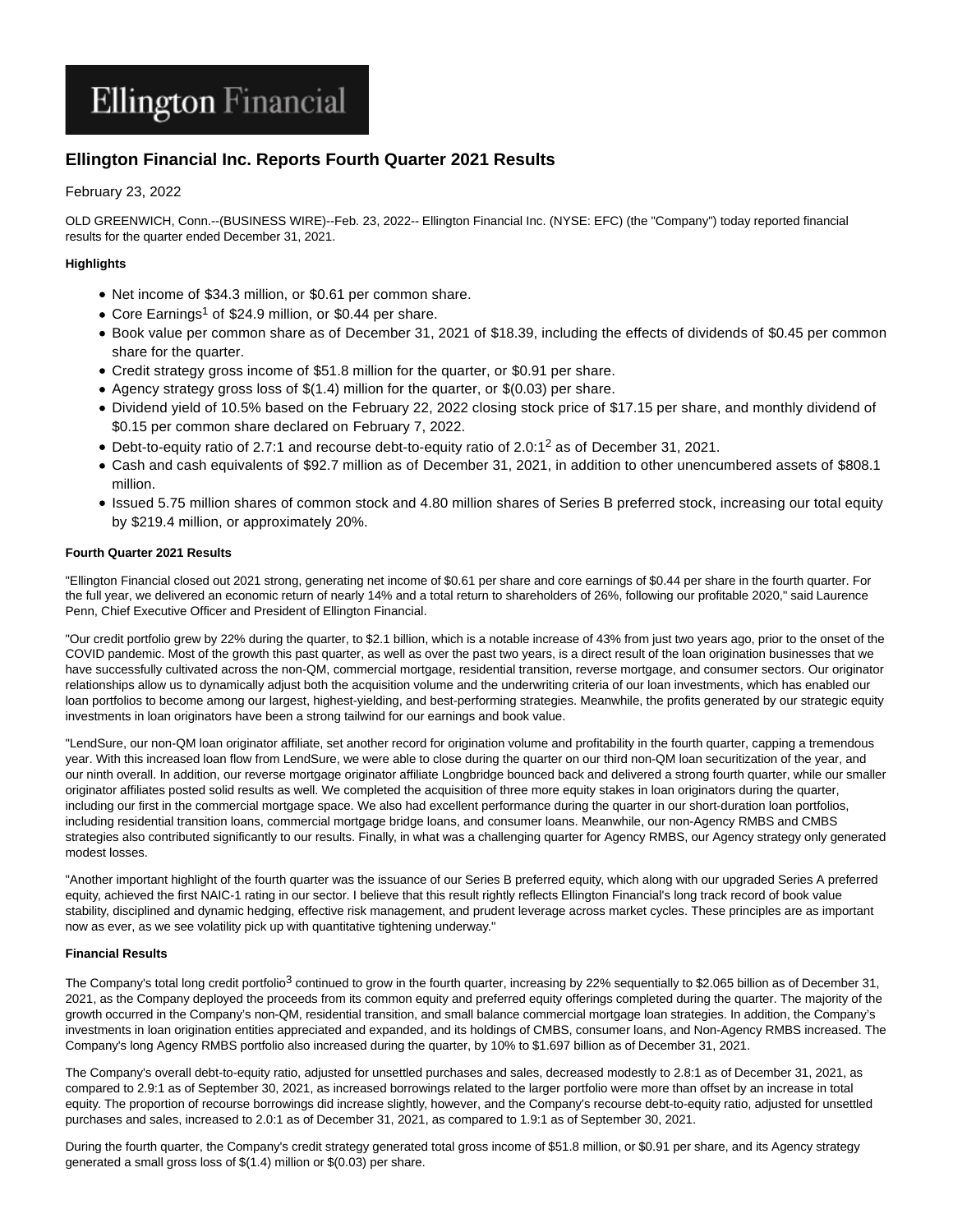Higher net interest income<sup>4</sup> quarter over quarter, combined with the sustained strong performance of the loan originators in which the Company holds strategic investments, drove results for the credit strategy in the fourth quarter. The increase in net interest income was primarily due to larger small balance commercial mortgage, residential transition, non-QM, and consumer loan portfolios. The Company also had strong contributions from its non-Agency RMBS and CMBS strategies.

Meanwhile, LendSure posted record profitability and origination volume for both the fourth quarter and the full year, while Longbridge finished a strong year with solid fourth quarter results. The sustained earnings and volume growth of LendSure and Longbridge has resulted in substantial appreciation of the Company's equity investments in those loan originators.

During the fourth quarter, short-term interest rates rose sharply, actual and implied volatility increased, and the yield curve flattened as the Federal Reserve signaled that interest rate increases could be imminent. The Federal Reserve also began the tapering of its asset purchases in November, and then accelerated the pace of that tapering starting in December. In response to these developments, most Agency RMBS underperformed U.S. Treasury securities during the quarter, with higher-coupon specified pools and other shorter-duration RMBS particularly underperforming in light of the flattening of the yield curve. Net realized and unrealized losses on the Company's Agency portfolio exceeded net interest income and net realized and unrealized gains on its interest rate hedges, and so the Agency strategy generated a small loss for the quarter.

Pay-ups on the Company's existing specified pool investments declined modestly during the quarter, while its new purchases during the quarter consisted of pools with lower pay-ups. As a result, the average pay-ups on the Company's specified pools declined to 0.82% as of December 31, 2021, as compared to 1.04% as of September 30, 2021. Pay-ups are price premiums for specified pools relative to their TBA counterparts.

During the fourth quarter, the Company continued to hedge interest rate risk, primarily through the use of interest rate swaps, and short positions in TBAs, U.S. Treasury securities, and futures. Additionally, the Company continued to maintain a long TBA portfolio concentrated in lower coupons.

4Excludes any interest income and interest expense items from Interest rate hedges, net and Credit hedges and other activities, net.

The following tables summarize the Company's investment portfolio holdings as of December 31, 2021 and September 30, 2021:

Credit Portfolio(1)

\_\_\_\_\_\_\_\_\_\_\_\_\_\_\_\_\_\_\_\_\_\_\_\_

|                                                                                                   |                   | December 31, 2021 |            | <b>September 30, 2021</b> |        |  |  |
|---------------------------------------------------------------------------------------------------|-------------------|-------------------|------------|---------------------------|--------|--|--|
| (\$ in thousands)                                                                                 | <b>Fair Value</b> |                   | %          | <b>Fair Value</b>         | %      |  |  |
| Dollar Denominated:                                                                               |                   |                   |            |                           |        |  |  |
| CLOs <sup>(2)</sup>                                                                               | \$                | 60,903            | $2.0\%$ \$ | 65,678                    | 2.6%   |  |  |
| <b>CMBS</b>                                                                                       |                   | 25,643            | 0.8%       | 13,604                    | 0.5%   |  |  |
| Commercial mortgage loans and REO <sup>(4)(5)</sup>                                               |                   | 387,165           | 12.8%      | 325,733                   | 12.9%  |  |  |
| Consumer loans and ABS backed by consumer loans <sup>(2)</sup>                                    |                   | 153,124           | 5.1%       | 138,568                   | 5.5%   |  |  |
| Corporate debt and equity and corporate loans                                                     |                   | 20,128            | 0.7%       | 26,373                    | 1.0%   |  |  |
| Debt and equity investments in loan origination entities <sup>(3)</sup>                           |                   | 141,315           | 4.7%       | 106,406                   | 4.2%   |  |  |
| Non-Agency RMBS                                                                                   |                   | 191,728           | 6.3%       | 168,044                   | 6.6%   |  |  |
| Residential mortgage loans and REO <sup>(4)</sup>                                                 |                   | 2,017,219         | 66.6%      | 1,658,879                 | 65.5%  |  |  |
| Non-Dollar Denominated:                                                                           |                   |                   |            |                           |        |  |  |
| CLOs <sup>(2)</sup>                                                                               |                   | 3,092             | 0.1%       | 3,746                     | 0.1%   |  |  |
| Consumer loans and ABS backed by consumer loans                                                   |                   | 213               | $-\%$      | 101                       | $-\%$  |  |  |
| Corporate debt and equity                                                                         |                   | 13                | $-\%$      | 14                        | $-\%$  |  |  |
| RMBS <sup>(6)</sup>                                                                               |                   | 25,846            | 0.9%       | 26,960                    | 1.1%   |  |  |
| <b>Total Long Credit Portfolio</b>                                                                |                   | \$3,026,389       | 100.0%     | \$2,534,106               | 100.0% |  |  |
| Less: Non-retained tranches of consolidated securitization trusts                                 |                   | 961,495           |            | 845,754                   |        |  |  |
| Total Long Credit Portfolio excluding non-retained tranches of consolidated securitization trusts |                   | \$2,064,894       |            | \$1,688,352               |        |  |  |

(1)This information does not include U.S. Treasury securities, securities sold short, or financial derivatives.

(2)Includes equity investments in securitization-related vehicles.

(3)Includes a corporate loan to a loan origination entity in which the Company holds an equity investment.

(4)In accordance with U.S. GAAP, REO is not considered a financial instrument and as a result is included at the lower of cost or fair value.

(5)Includes equity investments in unconsolidated entities holding small balance commercial mortgage loans and REO.

(6)Includes an equity investment in an unconsolidated entity holding European RMBS.

Agency RMBS Portfolio

<sup>1</sup>Core Earnings is a non-GAAP financial measure. See "Reconciliation of Net Income (Loss) to Core Earnings" below for an explanation regarding the calculation of Core Earnings.

<sup>2</sup>Excludes repo borrowings at certain unconsolidated entities that are recourse to us. Including such borrowings, the Company's debt-to-equity ratio based on total recourse borrowings was 2.0:1 as of December 31, 2021.

<sup>3</sup>Includes REO at the lower of cost or fair value. Excludes hedges and other derivative positions, as well as tranches of the Company's consolidated non-QM securitization trusts that were sold to third parties, but that are consolidated for U.S. GAAP reporting purposes. Including such tranches, the Company's total long credit portfolio was \$3.026 billion as of December 31, 2021.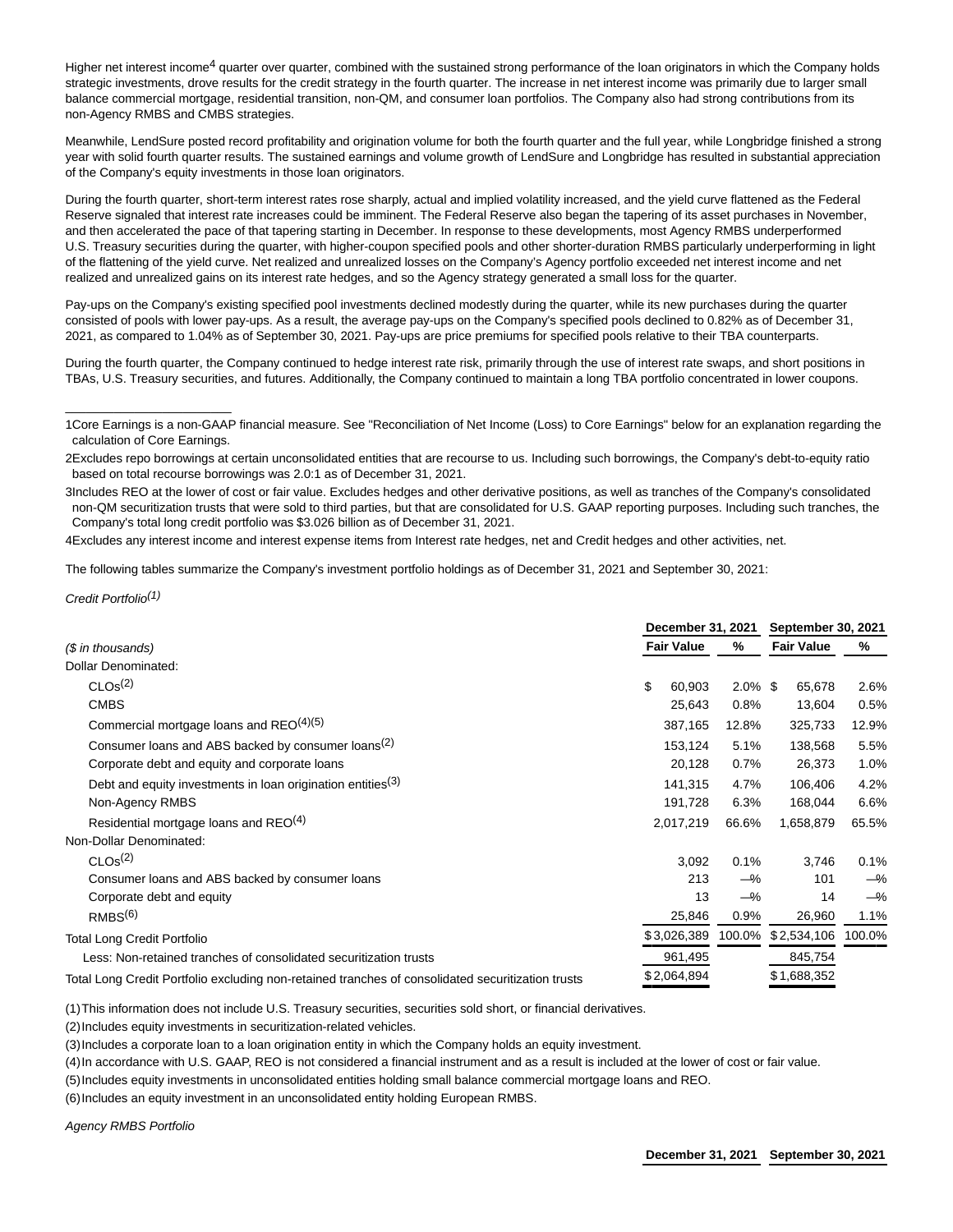| (\$ in thousands)             | <b>Fair Value</b> | %    | <b>Fair Value</b>  | %      |
|-------------------------------|-------------------|------|--------------------|--------|
| Long Agency RMBS:             |                   |      |                    |        |
| <b>Fixed Rate</b>             | \$1,600.862       |      | 94.3% \$1.424.516  | 92.7%  |
| <b>Floating Rate</b>          | 9.456             | 0.6% | 10.880             | 0.7%   |
| <b>Reverse Mortgages</b>      | 53.010            | 3.1% | 63.534             | 4.1%   |
| IO <sub>S</sub>               | 33.288            | 2.0% | 38.077             | 2.5%   |
| <b>Total Long Agency RMBS</b> | \$1.696.616       |      | 100.0% \$1,537,007 | 100.0% |

The following table summarizes the Company's outstanding borrowings and debt-to-equity ratios as of December 31, 2021 and September 30, 2021.

|                                                          |                   | December 31, 2021                        |                                                   |                                          | September 30, 2021 |                                                   |  |
|----------------------------------------------------------|-------------------|------------------------------------------|---------------------------------------------------|------------------------------------------|--------------------|---------------------------------------------------|--|
|                                                          |                   | Outstanding<br>Borrowings <sup>(1)</sup> | Debt-to-<br><b>Equity</b><br>Ratio <sup>(2)</sup> | Outstanding<br>Borrowings <sup>(1)</sup> |                    | Debt-to-<br><b>Equity</b><br>Ratio <sup>(2)</sup> |  |
|                                                          | (In<br>thousands) |                                          | (In<br>thousands)                                 |                                          |                    |                                                   |  |
| Recourse borrowings <sup>(3)(4)</sup>                    | \$                | 2,606,381                                | 2.0:1                                             | S                                        | 2,023,821          | 1.8.1                                             |  |
| Non-recourse borrowings <sup>(4)</sup>                   |                   | 1,030,172                                | 0.7:1                                             |                                          | 1,131,302          | 1.1:1                                             |  |
| <b>Total Borrowings</b>                                  |                   | 3,636,553                                | 2.7:1                                             | \$                                       | 3,155,123          | 2.9:1                                             |  |
| <b>Total Equity</b>                                      | \$                | 1,323,556                                |                                                   | S                                        | 1,095,270          |                                                   |  |
| Recourse borrowings net of unsettled purchases and sales |                   |                                          | 2.0:1                                             |                                          |                    | 1.9:1                                             |  |
| Total borrowings net of unsettled purchases and sales    |                   |                                          | 2.8:1                                             |                                          |                    | 2.9:1                                             |  |

(1)Includes borrowings under repurchase agreements, other secured borrowings, other secured borrowings, at fair value, and Senior notes, at par. (2)Overall debt-to-equity ratio is computed by dividing outstanding borrowings by total equity. The debt-to-equity ratio does not account for liabilities

other than debt financings.

(3)Excludes repo borrowings at certain unconsolidated entities that are recourse to the Company. Including such borrowings, the Company's debt-toequity ratio based on total recourse borrowings is 2.0:1 and 1.9:1 as of December 31, 2021 and September 30, 2021, respectively.

(4)All of the Company's non-recourse borrowings are secured by collateral. In the event of default under a non-recourse borrowing, the lender has a claim against the collateral but not any of the other assets held by the Company or its consolidated subsidiaries. In the event of default under a recourse borrowing, the lender's claim is not limited to the collateral (if any).

The following table summarizes the Company's operating results for the three-month periods ended December 31, 2021 and September 30, 2021 and the year ended December 31, 2021:

|                                                               | <b>Three-Month</b><br>Period<br><b>Ended</b><br><b>December</b><br>31, 2021 | Per<br><b>Share</b> | <b>Three-Month</b><br>Period<br><b>Ended</b><br><b>September</b><br>30, 2021 |          |        |               |            |  | Per<br><b>Share</b> | <b>Year Ended</b><br><b>December</b><br>31, 2021 | Per<br><b>Share</b> |
|---------------------------------------------------------------|-----------------------------------------------------------------------------|---------------------|------------------------------------------------------------------------------|----------|--------|---------------|------------|--|---------------------|--------------------------------------------------|---------------------|
| (In thousands, except per share amounts)                      |                                                                             |                     |                                                                              |          |        |               |            |  |                     |                                                  |                     |
| Credit:                                                       |                                                                             |                     |                                                                              |          |        |               |            |  |                     |                                                  |                     |
| Interest income and other income $(1)$                        | \$<br>41,647                                                                | \$0.73              | \$                                                                           | 36,337   | \$0.72 | \$<br>148,783 | \$<br>3.02 |  |                     |                                                  |                     |
| Realized gain (loss), net                                     | (497)                                                                       | (0.01)              |                                                                              | 7,826    | 0.15   | 13,526        | 0.27       |  |                     |                                                  |                     |
| Unrealized gain (loss), net                                   | (18,604)                                                                    | (0.32)              |                                                                              | (2,528)  | (0.05) | 9,234         | 0.19       |  |                     |                                                  |                     |
| Interest rate hedges, $net(2)$                                | 3,903                                                                       | 0.07                |                                                                              | 309      | 0.01   | 4,737         | 0.10       |  |                     |                                                  |                     |
| Credit hedges and other activities, net <sup>(3)</sup>        | 10,495                                                                      | 0.18                |                                                                              | 1,074    | 0.02   | 13,956        | 0.28       |  |                     |                                                  |                     |
| Interest expense $(4)$                                        | (9,521)                                                                     | (0.17)              |                                                                              | (9,065)  | (0.18) | (38, 386)     | (0.78)     |  |                     |                                                  |                     |
| Other investment related expenses                             | (5,979)                                                                     | (0.10)              |                                                                              | (2,879)  | (0.06) | (18, 544)     | (0.38)     |  |                     |                                                  |                     |
| Earnings (losses) from investments in unconsolidated entities | 30,318                                                                      | 0.53                |                                                                              | 2,549    | 0.05   | 58,104        | 1.18       |  |                     |                                                  |                     |
| Total Credit profit (loss)                                    | 51,762                                                                      | 0.91                |                                                                              | 33,623   | 0.66   | 191,410       | 3.88       |  |                     |                                                  |                     |
| Agency RMBS:                                                  |                                                                             |                     |                                                                              |          |        |               |            |  |                     |                                                  |                     |
| Interest income                                               | 10,527                                                                      | 0.18                |                                                                              | 5,246    | 0.10   | 33,853        | 0.69       |  |                     |                                                  |                     |
| Realized gain (loss), net                                     | (1, 116)                                                                    | (0.02)              |                                                                              | (1, 151) | (0.02) | (6, 247)      | (0.13)     |  |                     |                                                  |                     |
| Unrealized gain (loss), net                                   | (17, 242)                                                                   | (0.30)              |                                                                              | 242      | 0.00   | (41,789)      | (0.85)     |  |                     |                                                  |                     |
| Interest rate hedges and other activities, $net(2)$           | 7,347                                                                       | 0.13                |                                                                              | (1,762)  | (0.03) | 17,031        | 0.35       |  |                     |                                                  |                     |
| Interest expense $(4)$                                        | (958)                                                                       | (0.02)              |                                                                              | (866)    | (0.02) | (3,702)       | (0.08)     |  |                     |                                                  |                     |
| Total Agency RMBS profit (loss)                               | (1, 442)                                                                    | (0.03)              |                                                                              | 1,709    | 0.03   | (854)         | (0.02)     |  |                     |                                                  |                     |
| Total Credit and Agency RMBS profit (loss)                    | 50,320                                                                      | 0.88                |                                                                              | 35,332   | 0.69   | 190,556       | 3.86       |  |                     |                                                  |                     |
| Other interest income (expense), net                          | (13)                                                                        |                     |                                                                              | 8        |        | 41            |            |  |                     |                                                  |                     |
| Income tax (expense) benefit                                  | 4                                                                           |                     |                                                                              | 2,009    | 0.04   | (3, 144)      | (0.06)     |  |                     |                                                  |                     |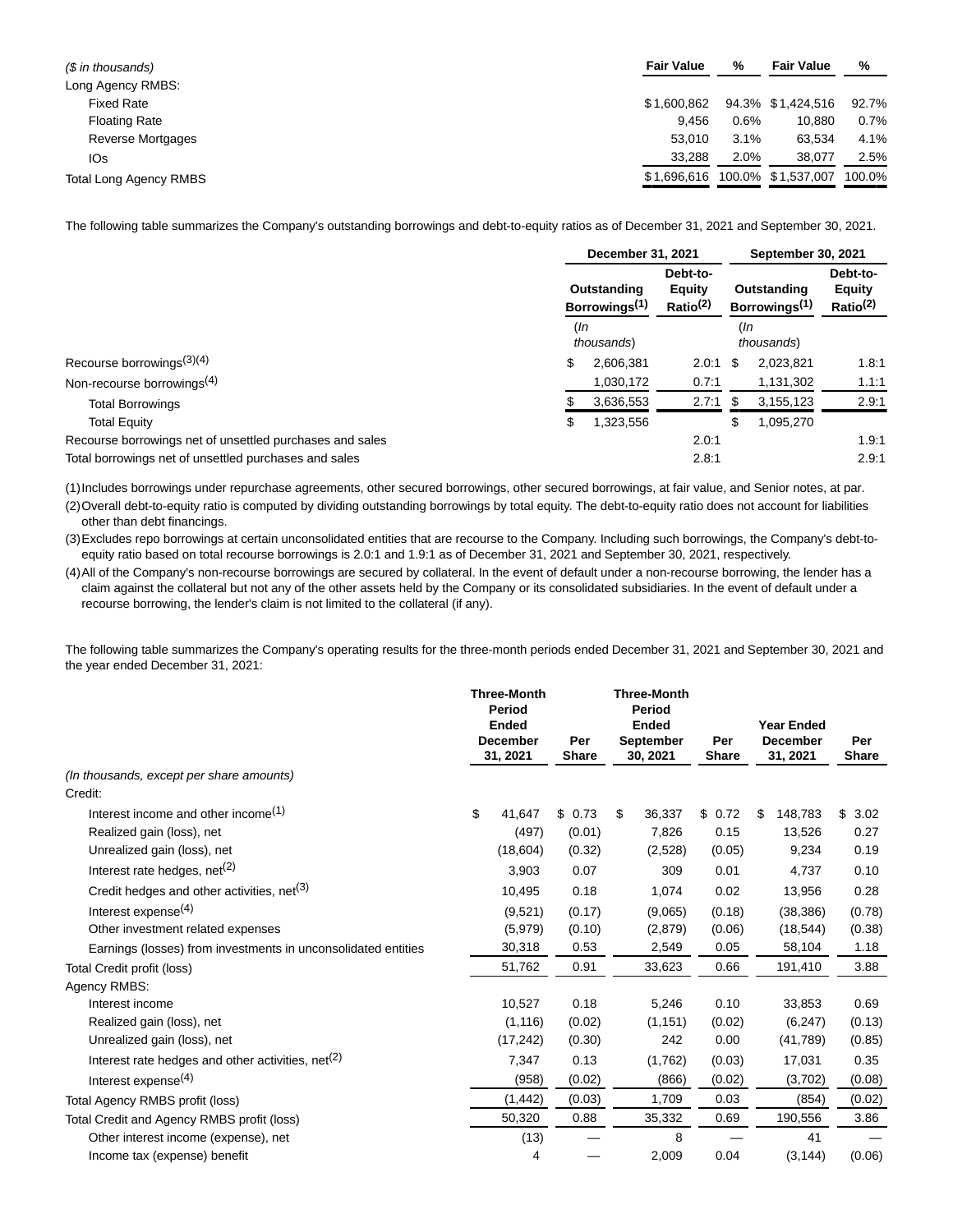| (8, 215) | (0.14)     | (8, 113) | (0.16) |    | (31, 239) |     |                                                                    |
|----------|------------|----------|--------|----|-----------|-----|--------------------------------------------------------------------|
| 42,096   | 0.74       | 29,236   | 0.57   |    | 156,214   |     |                                                                    |
| (3,246)  | (0.06)     | (5,255)  | (0.10) |    | (15,658)  |     |                                                                    |
| 38,850   | 0.68<br>\$ | 23,981   | \$0.47 | S. | 140,556   | SS. |                                                                    |
| 2,295    | 0.04       | 1,941    | 0.04   |    | 8,117     |     |                                                                    |
| 1,864    | 0.03       | 1,195    | 0.02   |    | 5,310     |     |                                                                    |
| 34,691   | 0.61       | 20,845   | 0.41   |    | 127,129   |     |                                                                    |
| 420      |            | 281      |        |    | 1,783     |     |                                                                    |
| 34,271   | \$0.61     | 20,564   | \$0.41 |    | 125,346   |     |                                                                    |
|          |            |          |        |    |           |     |                                                                    |
| 57,263   |            | 50,533   |        |    | 49,215    |     |                                                                    |
| 56,569   |            | 49,853   |        |    | 48,535    |     |                                                                    |
|          |            |          |        |    |           |     | (0.63)<br>3.17<br>(0.32)<br>2.85<br>0.16<br>0.11<br>2.58<br>\$2.58 |

(1)Other income primarily consists of rental income on real estate owned and loan origination fees.

(2) Includes U.S. Treasury securities, if applicable.

(3)Other activities include certain equity and other trading strategies and related hedges, and net realized and unrealized gains (losses) on foreign currency.

(4) Includes allocable portion of interest expense on the Company's Senior notes.

(5)Convertible units include Operating Partnership units attributable to participating non-controlling interests.

#### **About Ellington Financial**

Ellington Financial invests in a diverse array of financial assets, including residential and commercial mortgage loans, residential and commercial mortgage-backed securities, consumer loans and asset-backed securities backed by consumer loans, collateralized loan obligations, non-mortgage and mortgage-related derivatives, equity investments in loan origination companies, and other strategic investments. Ellington Financial is externally managed and advised by Ellington Financial Management LLC, an affiliate of Ellington Management Group, L.L.C.

#### **Conference Call**

The Company will host a conference call at 11:00 a.m. Eastern Time on Thursday, February 24, 2022, to discuss its financial results for the quarter ended December 31, 2021. To participate in the event by telephone, please dial (877) 876-9173 at least 10 minutes prior to the start time and reference the conference ID EFCQ421. International callers should dial (785) 424-1667 and reference the same conference ID. The conference call will also be webcast live over the Internet and can be accessed via the "For Our Shareholders" section of the Company's web site at [www.ellingtonfinancial.com.](https://cts.businesswire.com/ct/CT?id=smartlink&url=http%3A%2F%2Fwww.ellingtonfinancial.com&esheet=52584464&newsitemid=20220223006151&lan=en-US&anchor=www.ellingtonfinancial.com&index=1&md5=0704f640eca08804b59d4719e3964b6f) To listen to the live webcast, please visit [www.ellingtonfinancial.com a](https://cts.businesswire.com/ct/CT?id=smartlink&url=http%3A%2F%2Fwww.ellingtonfinancial.com&esheet=52584464&newsitemid=20220223006151&lan=en-US&anchor=www.ellingtonfinancial.com&index=2&md5=56221be627590536b72cb125056b5a1c)t least 15 minutes prior to the start of the call to register, download, and install necessary audio software. In connection with the release of these financial results, the Company also posted an investor presentation, that will accompany the conference call, on its website a[t www.ellingtonfinancial.com u](https://cts.businesswire.com/ct/CT?id=smartlink&url=http%3A%2F%2Fwww.ellingtonfinancial.com&esheet=52584464&newsitemid=20220223006151&lan=en-US&anchor=www.ellingtonfinancial.com&index=3&md5=6214eadb21fd84f84684e08d788c0363)nder "For Our Shareholders —Presentations."

A dial-in replay of the conference call will be available on Thursday, February 24, 2022, at approximately 2:00 p.m. Eastern Time through Thursday, March 3, 2022 at approximately 11:59 p.m. Eastern Time. To access this replay, please dial (800) 839-9301. International callers should dial (402) 220-6081. A replay of the conference call will also be archived on the Company's web site a[t www.ellingtonfinancial.com.](https://cts.businesswire.com/ct/CT?id=smartlink&url=http%3A%2F%2Fwww.ellingtonfinancial.com&esheet=52584464&newsitemid=20220223006151&lan=en-US&anchor=www.ellingtonfinancial.com&index=4&md5=689b2182c30268e5949a2e336fd5007a)

Cautionary Statement Regarding Forward-Looking Statements

This press release contains forward-looking statements within the meaning of the safe harbor provisions of the Private Securities Litigation Reform Act of 1995. Forward-looking statements involve numerous risks and uncertainties. Actual results may differ from the Company's beliefs, expectations, estimates, and projections and, consequently, you should not rely on these forward-looking statements as predictions of future events. Forwardlooking statements are not historical in nature and can be identified by words such as "believe," "expect," "anticipate," "estimate," "project," "plan,' "continue," "intend," "should," "would," "could," "goal," "objective," "will," "may," "seek," or similar expressions or their negative forms, or by references to strategy, plans, or intentions. Examples of forward-looking statements in this press release include without limitation management's beliefs regarding the current economic and investment environment and the Company's ability to implement its investment and hedging strategies, performance of the Company's investment and hedging strategies, the Company's exposure to prepayment risk in its Agency portfolio, and statements regarding the drivers of the Company's returns. The Company's results can fluctuate from month to month and from quarter to quarter depending on a variety of factors, some of which are beyond the Company's control and/or are difficult to predict, including, without limitation, changes in interest rates and the market value of the Company's investments, changes in mortgage default rates and prepayment rates, the Company's ability to borrow to finance its assets, changes in government regulations affecting the Company's business, the Company's ability to maintain its exclusion from registration under the Investment Company Act of 1940; the Company's ability to qualify and maintain its qualification as a real estate investment trust, or "REIT"; and other changes in market conditions and economic trends, including changes resulting from the ongoing spread and economic effects of the novel coronavirus (COVID-19) pandemic, and associated responses to the pandemic. Furthermore, forward-looking statements are subject to risks and uncertainties, including, among other things, those described under Item 1A of the Company's Annual Report on Form 10-K, as amended, which can be accessed through the Company's website at [www.ellingtonfinancial.com o](https://cts.businesswire.com/ct/CT?id=smartlink&url=http%3A%2F%2Fwww.ellingtonfinancial.com&esheet=52584464&newsitemid=20220223006151&lan=en-US&anchor=www.ellingtonfinancial.com&index=5&md5=116a7b2f099cd41688f20d69910b597c)r at the SEC's website [\(www.sec.gov\).](https://cts.businesswire.com/ct/CT?id=smartlink&url=http%3A%2F%2Fwww.sec.gov&esheet=52584464&newsitemid=20220223006151&lan=en-US&anchor=www.sec.gov&index=6&md5=94518ea248952d3d409038d7418a6269) Other risks, uncertainties, and factors that could cause actual results to differ materially from those projected or implied may be described from time to time in reports the Company's files with the SEC, including reports on Forms 10-Q, 10-K and 8-K. The Company undertakes no obligation to update or revise any forward-looking statements, whether as a result of new information, future events, or otherwise.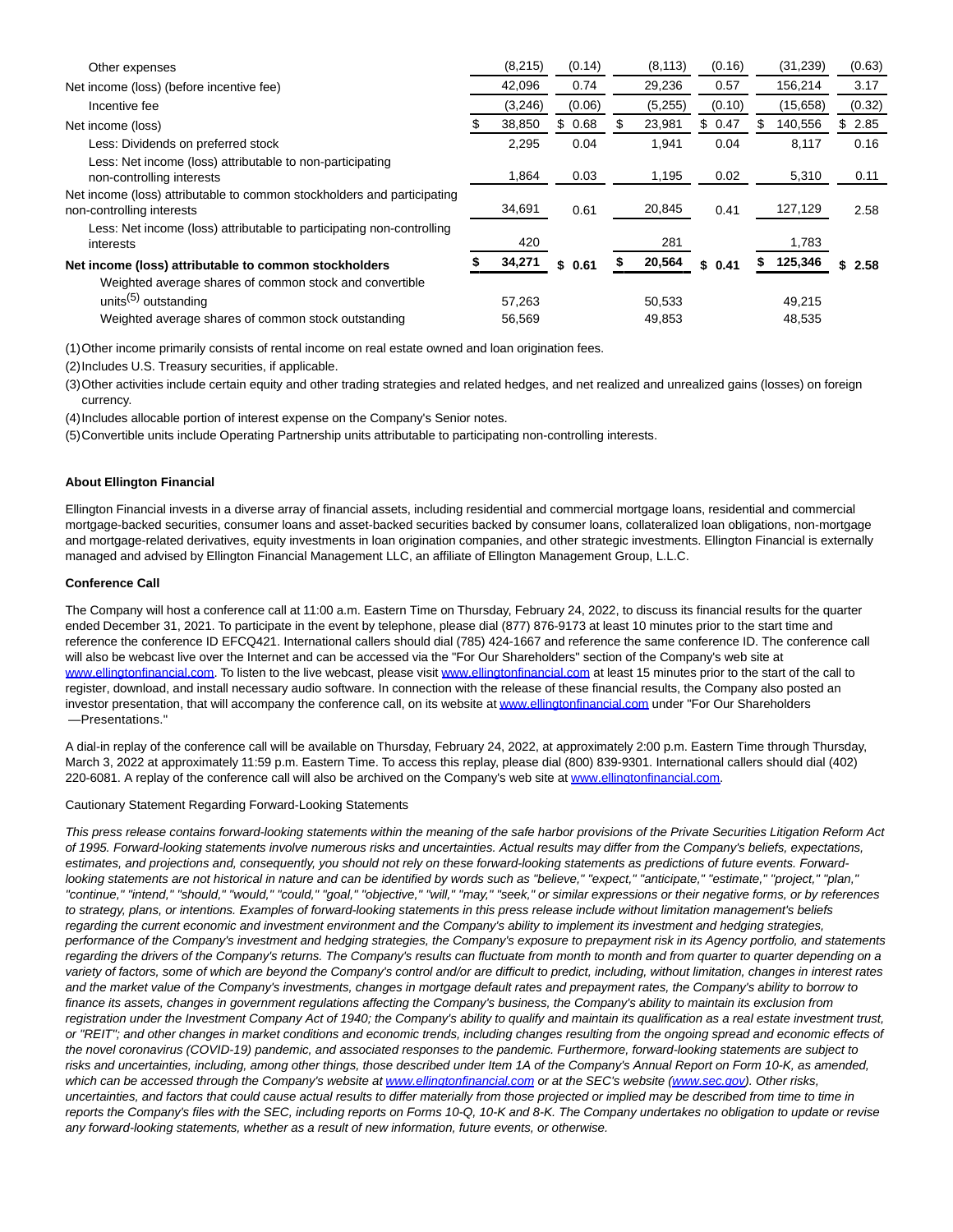## ELLINGTON FINANCIAL INC. CONDENSED CONSOLIDATED STATEMENT OF OPERATIONS (UNAUDITED)

|                                                                                                    |                             | <b>Three-Month Period</b><br><b>Ended</b> |    |                              |                             | <b>Year Ended</b> |  |
|----------------------------------------------------------------------------------------------------|-----------------------------|-------------------------------------------|----|------------------------------|-----------------------------|-------------------|--|
|                                                                                                    | <b>December</b><br>31, 2021 |                                           |    | <b>September</b><br>30, 2021 | <b>December</b><br>31, 2021 |                   |  |
| (In thousands, except per share amounts)                                                           |                             |                                           |    |                              |                             |                   |  |
| <b>NET INTEREST INCOME</b>                                                                         |                             |                                           |    |                              |                             |                   |  |
| Interest income                                                                                    | \$                          | 49,390                                    | \$ | 40,146                       | \$                          | 175,505           |  |
| Interest expense                                                                                   |                             | (10, 918)                                 |    | (10,604)                     |                             | (44,030)          |  |
| Total net interest income                                                                          |                             | 38,472                                    |    | 29,542                       |                             | 131,475           |  |
| Other Income (Loss)                                                                                |                             |                                           |    |                              |                             |                   |  |
| Realized gains (losses) on securities and loans, net                                               |                             | (3,609)                                   |    | 6,359                        |                             | 5,017             |  |
| Realized gains (losses) on financial derivatives, net                                              |                             | 7,064                                     |    | (1,782)                      |                             | 11,502            |  |
| Realized gains (losses) on real estate owned, net                                                  |                             | 1,774                                     |    | (50)                         |                             | 1,711             |  |
| Unrealized gains (losses) on securities and loans, net                                             |                             | (35, 809)                                 |    | (3,212)                      |                             | (30, 802)         |  |
| Unrealized gains (losses) on financial derivatives, net                                            |                             | 4,171                                     |    | 1,155                        |                             | 10,355            |  |
| Unrealized gains (losses) on real estate owned, net                                                |                             | 176                                       |    | 672                          |                             | (1,259)           |  |
| Other, net                                                                                         |                             | 13,729                                    |    | 2,986                        |                             | 23,038            |  |
| Total other income (loss)                                                                          |                             | (12, 504)                                 |    | 6,128                        |                             | 19,562            |  |
| <b>EXPENSES</b>                                                                                    |                             |                                           |    |                              |                             |                   |  |
| Base management fee to affiliate (Net of fee rebates of \$1,809, \$395, and \$2,593, respectively) |                             | 3,115                                     |    | 3,675                        |                             | 13,422            |  |
| Incentive fee to affiliate                                                                         |                             | 3,246                                     |    | 5,255                        |                             | 15,658            |  |
| Investment related expenses:                                                                       |                             |                                           |    |                              |                             |                   |  |
| Servicing expense                                                                                  |                             | 1,280                                     |    | 1,182                        |                             | 4,422             |  |
| Debt issuance costs related to Other secured borrowings, at fair value                             |                             | 1,586                                     |    |                              |                             | 5,290             |  |
| Other                                                                                              |                             | 3,113                                     |    | 1,697                        |                             | 8,832             |  |
| <b>Professional fees</b>                                                                           |                             | 1,979                                     |    | 1,202                        |                             | 5,416             |  |
| Compensation expense                                                                               |                             | 1,357                                     |    | 1,554                        |                             | 5,743             |  |
| Other expenses                                                                                     |                             | 1,764                                     |    | 1,682                        |                             | 6,658             |  |
| Total expenses                                                                                     |                             | 17,440                                    |    | 16,247                       |                             | 65,441            |  |
| Net Income (Loss) before Income Tax Expense (Benefit) and Earnings from Investments in             |                             |                                           |    |                              |                             |                   |  |
| <b>Unconsolidated Entities</b>                                                                     |                             | 8,528                                     |    | 19,423                       |                             | 85,596            |  |
| Income tax expense (benefit)                                                                       |                             | (4)                                       |    | (2,009)                      |                             | 3,144             |  |
| Earnings (losses) from investments in unconsolidated entities                                      |                             | 30,318                                    |    | 2,549                        |                             | 58,104            |  |
| Net Income (Loss)                                                                                  |                             | 38,850                                    |    | 23,981                       |                             | 140,556           |  |
| Net Income (Loss) Attributable to Non-Controlling Interests                                        |                             | 2,284                                     |    | 1,476                        |                             | 7,093             |  |
| Dividends on Preferred Stock                                                                       |                             | 2,295                                     |    | 1,941                        |                             | 8,117             |  |
| Net Income (Loss) Attributable to Common Stockholders                                              | \$                          | 34,271                                    | \$ | 20,564                       | \$                          | 125,346           |  |
| Net Income (Loss) per Common Share:                                                                |                             |                                           |    |                              |                             |                   |  |
| <b>Basic and Diluted</b>                                                                           | \$                          | 0.61                                      | \$ | 0.41                         | \$                          | 2.58              |  |
| Weighted average shares of common stock outstanding                                                |                             | 56,569                                    |    | 49,853                       |                             | 48,535            |  |
| Weighted average shares of common stock and convertible units outstanding                          |                             | 57,263                                    |    | 50,533                       |                             | 49,215            |  |

## ELLINGTON FINANCIAL INC. CONDENSED CONSOLIDATED BALANCE SHEET (UNAUDITED)

|                                                       |                             | As of                        |                                            |  |  |  |  |  |  |  |  |
|-------------------------------------------------------|-----------------------------|------------------------------|--------------------------------------------|--|--|--|--|--|--|--|--|
| (In thousands, except share amounts)                  | <b>December</b><br>31, 2021 | <b>September</b><br>30, 2021 | <b>December</b><br>31, 2020 <sup>(1)</sup> |  |  |  |  |  |  |  |  |
| <b>ASSETS</b>                                         |                             |                              |                                            |  |  |  |  |  |  |  |  |
| Cash and cash equivalents                             | \$<br>92,661                | 103.617<br>S.                | S<br>111.647                               |  |  |  |  |  |  |  |  |
| Restricted cash                                       | 175                         | 175                          | 175                                        |  |  |  |  |  |  |  |  |
| Securities, at fair value                             | 2,087,360                   | 1,895,563                    | 1,514,185                                  |  |  |  |  |  |  |  |  |
| Loans, at fair value                                  | 2,415,321                   | 1,996,529                    | 1,453,480                                  |  |  |  |  |  |  |  |  |
| Investments in unconsolidated entities, at fair value | 195.643                     | 142.019                      | 141,620                                    |  |  |  |  |  |  |  |  |
| Real estate owned                                     | 24,681                      | 37.002                       | 23,598                                     |  |  |  |  |  |  |  |  |
| Financial derivatives-assets, at fair value           | 18.894                      | 15.976                       | 15,479                                     |  |  |  |  |  |  |  |  |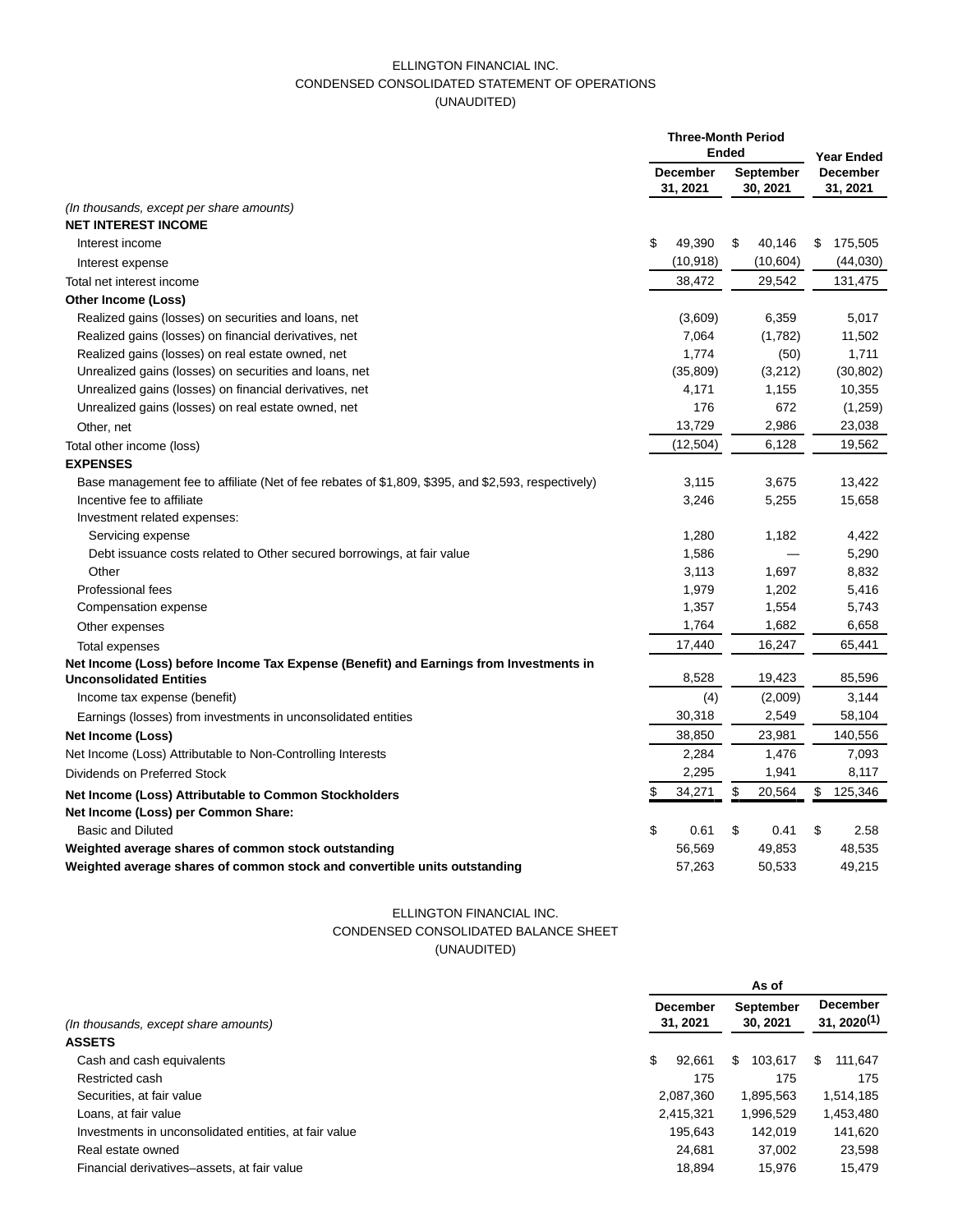| Reverse repurchase agreements                                                                                                                                                                                                                                                                                                                       | 123,250       | 38,062       | 38,640       |
|-----------------------------------------------------------------------------------------------------------------------------------------------------------------------------------------------------------------------------------------------------------------------------------------------------------------------------------------------------|---------------|--------------|--------------|
| Due from brokers                                                                                                                                                                                                                                                                                                                                    | 93,549        | 89,983       | 63,147       |
| Investment related receivables                                                                                                                                                                                                                                                                                                                      | 122,175       | 97,721       | 49,317       |
| Other assets                                                                                                                                                                                                                                                                                                                                        | 3,710         | 3,608        | 2,575        |
| <b>Total Assets</b>                                                                                                                                                                                                                                                                                                                                 | \$5,177,419   | \$4,420,255  | \$3,413,863  |
| <b>LIABILITIES</b>                                                                                                                                                                                                                                                                                                                                  |               |              |              |
| Securities sold short, at fair value                                                                                                                                                                                                                                                                                                                | \$<br>120,525 | \$<br>30,294 | \$<br>38,642 |
| Repurchase agreements                                                                                                                                                                                                                                                                                                                               | 2,469,763     | 2,105,836    | 1,496,931    |
| Financial derivatives-liabilities, at fair value                                                                                                                                                                                                                                                                                                    | 12,298        | 14,119       | 24,553       |
| Due to brokers                                                                                                                                                                                                                                                                                                                                      | 2,233         | 2,560        | 5,059        |
| Investment related payables                                                                                                                                                                                                                                                                                                                         | 39,048        | 82,295       | 4,754        |
| Other secured borrowings                                                                                                                                                                                                                                                                                                                            | 96,622        | 90,981       | 51,062       |
| Other secured borrowings, at fair value                                                                                                                                                                                                                                                                                                             | 984,168       | 872,306      | 754,921      |
| Senior notes, net                                                                                                                                                                                                                                                                                                                                   | 85,802        | 85,759       | 85,561       |
| Base management fee payable to affiliate                                                                                                                                                                                                                                                                                                            | 3,115         | 3,675        | 3,178        |
| Incentive fee payable to affiliate                                                                                                                                                                                                                                                                                                                  | 3,246         | 5,255        |              |
| Dividend payable                                                                                                                                                                                                                                                                                                                                    | 10,375        | 9,149        | 5,738        |
| Interest payable                                                                                                                                                                                                                                                                                                                                    | 4,570         | 1,813        | 3,233        |
| Accrued expenses and other liabilities                                                                                                                                                                                                                                                                                                              | 22,098        | 20,943       | 18,659       |
| <b>Total Liabilities</b>                                                                                                                                                                                                                                                                                                                            | 3,853,863     | 3,324,985    | 2,492,291    |
| <b>EQUITY</b>                                                                                                                                                                                                                                                                                                                                       |               |              |              |
| Preferred stock, par value \$0.001 per share, 100,000,000 shares authorized; 9,400,000, 4,600,000,<br>and 4,600,000 shares issued and outstanding, and \$235,000, \$115,000, and \$115,000 aggregate<br>liquidation preference, respectively)<br>Common stock, par value \$0.001 per share, 100,000,000 shares authorized; (57,458,169, 51,677,667, | 226,939       | 111,034      | 111,034      |
| and 43,781,684 shares issued and outstanding, respectively)                                                                                                                                                                                                                                                                                         | 58            | 52           | 44           |
| Additional paid-in-capital                                                                                                                                                                                                                                                                                                                          | 1,161,603     | 1,057,939    | 915,658      |
| Retained earnings (accumulated deficit)                                                                                                                                                                                                                                                                                                             | (97, 279)     | (105, 699)   | (141, 521)   |
| <b>Total Stockholders' Equity</b>                                                                                                                                                                                                                                                                                                                   | 1,291,321     | 1,063,326    | 885,215      |
| Non-controlling interests                                                                                                                                                                                                                                                                                                                           | 32,235        | 31,944       | 36,357       |
| <b>Total Equity</b>                                                                                                                                                                                                                                                                                                                                 | 1,323,556     | 1,095,270    | 921,572      |
| <b>TOTAL LIABILITIES AND EQUITY</b>                                                                                                                                                                                                                                                                                                                 | \$5,177,419   | \$4,420,255  | \$3,413,863  |
| <b>SUPPLEMENTAL PER SHARE INFORMATION:</b>                                                                                                                                                                                                                                                                                                          |               |              |              |
| Book Value Per Common Share <sup>(2)</sup>                                                                                                                                                                                                                                                                                                          | \$<br>18.39   | \$<br>18.35  | \$<br>17.59  |
|                                                                                                                                                                                                                                                                                                                                                     |               |              |              |

(1) Derived from audited financial statements as of December 31, 2020.

(2) Based on total stockholders' equity less the aggregate liquidation preference of the Company's preferred stock outstanding.

#### **Reconciliation of Net Income (Loss) to Core Earnings**

The Company calculates Core Earnings as U.S. GAAP net income (loss) as adjusted for: (i) realized and unrealized gain (loss) on securities and loans, REO, financial derivatives (excluding periodic settlements on interest rate swaps), other secured borrowings, at fair value, and foreign currency transactions; (ii) incentive fee to affiliate; (iii) Catch-up Premium Amortization Adjustment (as defined below); (iv) non-cash equity compensation expense; (v) provision for income taxes; and (vi) certain other income or loss items that are of a non-recurring nature. For certain investments in unconsolidated entities, the Company includes the relevant components of net operating income in Core Earnings. The Catch-up Premium Amortization Adjustment is a quarterly adjustment to premium amortization triggered by changes in actual and projected prepayments on the Company's Agency RMBS (accompanied by a corresponding offsetting adjustment to realized and unrealized gains and losses). The adjustment is calculated as of the beginning of each quarter based on the Company's then-current assumptions about cashflows and prepayments, and can vary significantly from quarter to quarter.

Core Earnings is a supplemental non-GAAP financial measure. The Company believes that the presentation of Core Earnings provides a consistent measure of operating performance by excluding the impact of gains and losses and other adjustments listed above from operating results. The Company believes that Core Earnings provides information useful to investors because it is a metric that the Company uses to assess its performance and to evaluate the effective net yield provided by its portfolio. In addition, the Company believes that presenting Core Earnings enables its investors to measure, evaluate, and compare its operating performance to that of its peers. However, because Core Earnings is an incomplete measure of the Company's financial results and differs from net income (loss) computed in accordance with U.S. GAAP, it should be considered supplementary to, and not as a substitute for, net income (loss) computed in accordance with U.S. GAAP.

The following table reconciles, for the three-month periods ended December 31, 2021 and September 30, 2021 and the year ended December 31, 2021, the Company's Core Earnings to the line on the Company's Consolidated Statement of Operations entitled Net Income (Loss), which the Company believes is the most directly comparable U.S. GAAP measure: